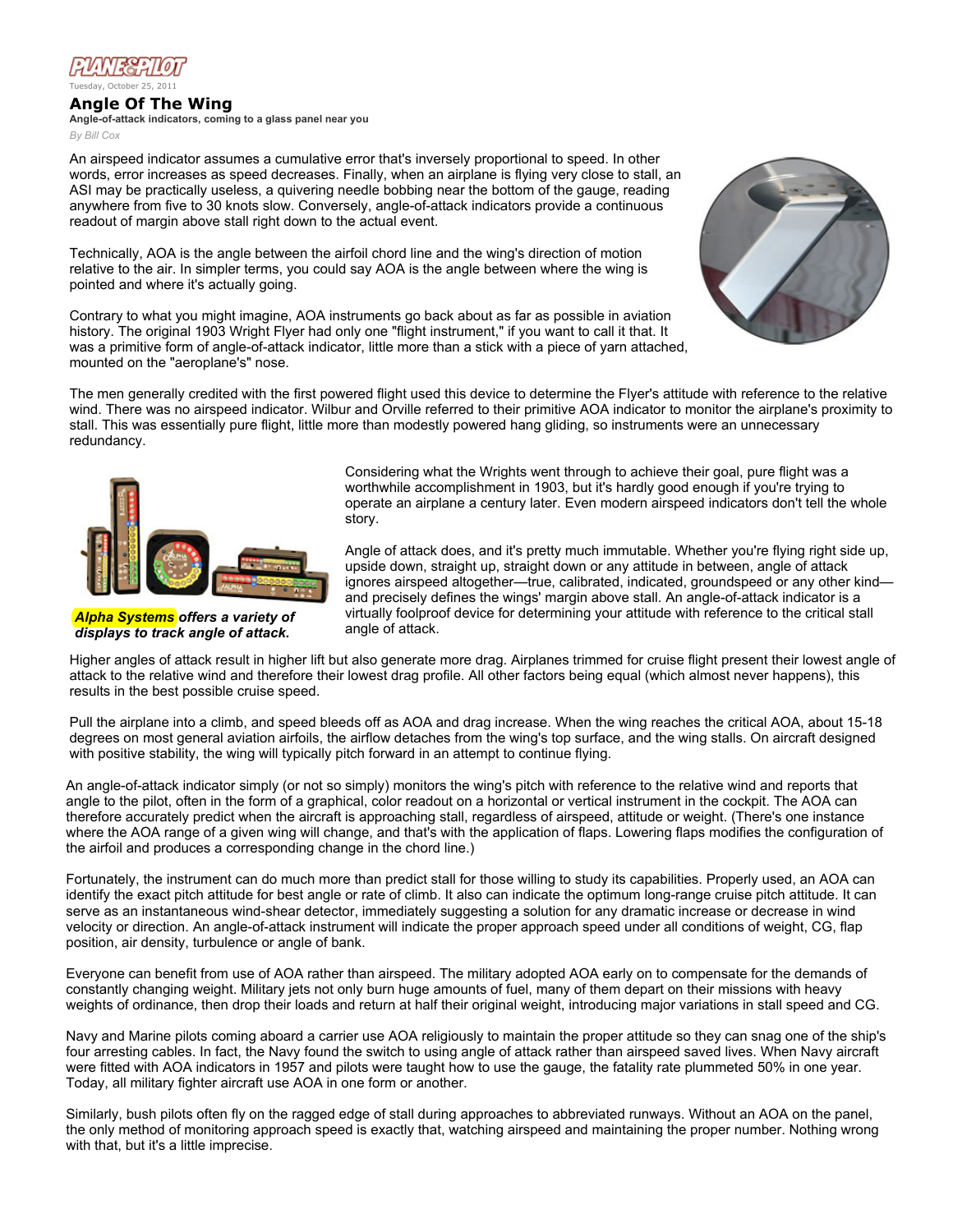West Coast, the late Dan Spader of Ma[ule](http://www.planeandpilotmag.com/proficiency/flight-training/angle-of-the-wing.html#) Aircraft in Moultrie, Ga., demonstrated this technique, flying the Maule in a consta[nt nos](http://www.planeandpilotmag.com/proficiency/flight-training/angle-of-the-wing.html#)e-Imprecise can work well in the right hands. Bush pilots often fly their aircraft strictly by feel, sensing when the wing is on the ragged edge of stall and adjusting power to keep the airplane flying to the threshold. (Back in the '80s when I used to deliver Maules to the high attitude actually in the stall, and adding a blast of power to cushion the touchdown. We stopped in less th[an 10](http://www.planeandpilotmag.com/proficiency/flight-training/angle-of-the-wing.html#)0 feet.)

Most of the rest of us mere mortals need help in identifying minimum approach speed. Many general aviation pilots with a need to land short or on a precise point use a formula approach speed of 1.1-1.2 Vso. Through long hours of experience with a specific airplane, a pilot may know that his aircraft stalls at 50 knots IAS in full dirty configuration. This usually means an approach at 55-60 knots.

Trouble is, if conditions aren't exactly as planned at 1.1 and circumstances have raised the airplane's stall by only two knots, they may be flying as slow as 1.05 Vso without knowing it, operating with essentially no margin above stall. For that reason, some pilots mount an AOA indicator on the top left panel, so it's practically in their line of sight during the approach. No matter what the load, the temperature, the wind or the CG, pilots can monitor the AOA indication during approach and maintain a proper margin between approach speed and stall. They can adjust the needle or light position during the approach and move higher or lower on the scale depending upon conditions.

If angle-of-attack indicators are basically foolproof, they lack glamour. Prior to the advent of light displays, they were typically small, innocuous gauges with no or few numbers. AOAs suffered from not showing us what pilots live by, numbers. They lacked the excitement of airspeed indicators that informed us of the magical speed with which we were traversing the planet.



*Mark Korin of Alpha Systems believes that his company's angle-ofattack indicators, seen here installed on a Cirrus SR22, can help to reduce the incidence of stall-spin accidents.*

It has taken a while for Mark Korin's message to catch on, but the advent of the glass cockpit has made a color display of angle of attack the most logical of instruments. Prior to the advent of flat-panel displays, AOA indicators were separate gauges, often mounted in the panel itself or on top of it. That situation may be about to change big time.

At least three major aircraft manufacturers and the world's largest glass-panel company have contacted Korin regarding the possibility of incorporating an AOA readout as part of the airplane's PFD. These displays already include colorful representations of attitude, altitude, airspeed, groundspeed, vertical and horizontal position with reference to a GPS or VOR, the phase of the moon and Vegas odds on the World Series, so AOA could only improve positional awareness.

The plan would be to make the Alpha AOA system standard equipment, presenting visual warnings in the pilot's peripheral field of view, plus audio advisories, so pilots would have the benefit of angle of attack, regardless of their knowledge of its operating principles.

Korin's Alpha Systems presents AOA information in a variety of visual and audio formats, offering military chevron displays, horizontal or vertical light displays or a needle on a sliding scale. Perhaps best of all in this age of avionics that can easily cost \$50,000 or more, Alpha's instruments are relatively inexpensive, typically costing under \$1,500 plus installation. The system utilizes an independent, nonmovable probe that requires virtually no maintenance and should last as long as you do.

Glass panels such as the Garmin G1000 and Avidyne R9 have dramatically revised the way pilots fly both VFR and IFR. Scan problems have diminished exponentially, since so much information is now available on a single screen. In the near future, a pilot may be able to monitor his aircraft's precise margin of stall on the same instrument.

I was introduced to an angle-of-attack indicator back in the early '80s. I was ferrying a V35B Bonanza from Atlanta, Ga., to Palo Alto, Calif., where it was to be fitted with one of Victor Aviation's balanced, blueprinted, Black Edition engines. When I climbed aboard at Charlie Brown Airport in Atlanta, that particular Bonanza was an impressive machine. It seemed to have every piece of avionics there was. It also had 2,050 hours since engine overhaul, 350 past TBO.

The AOA indicator (or in this case a Lift Reserve Indicator, same instrument, different name) was a tiny, two-inch gauge tucked away on the far-right panel—and it looked to be the oldest instrument in the airplane, a tired, circular gauge with an area marked in faded red, presumably meaning, "Danger, Will Robinson," a small, yellow/white region in the center and the main space marked in green.



To be honest, I wasn't impressed with AOA on my two-day trip across

the country to California. I wasn't flying the V-tail anywhere near the bottom of the envelope, where an AOA does its best work. (A few years later, I was again faced with an AOA, this time on a new 36 Bonanza headed across the Atlantic and Mediterranean to Israel. I came to know it slightly better and gained a greater appreciation for its several talents.)

The state of the angle-of-attack art has come a long way since then. The instruments have improved dramatically, and AOA devices of all descriptions have become more and more common on the aftermarket.